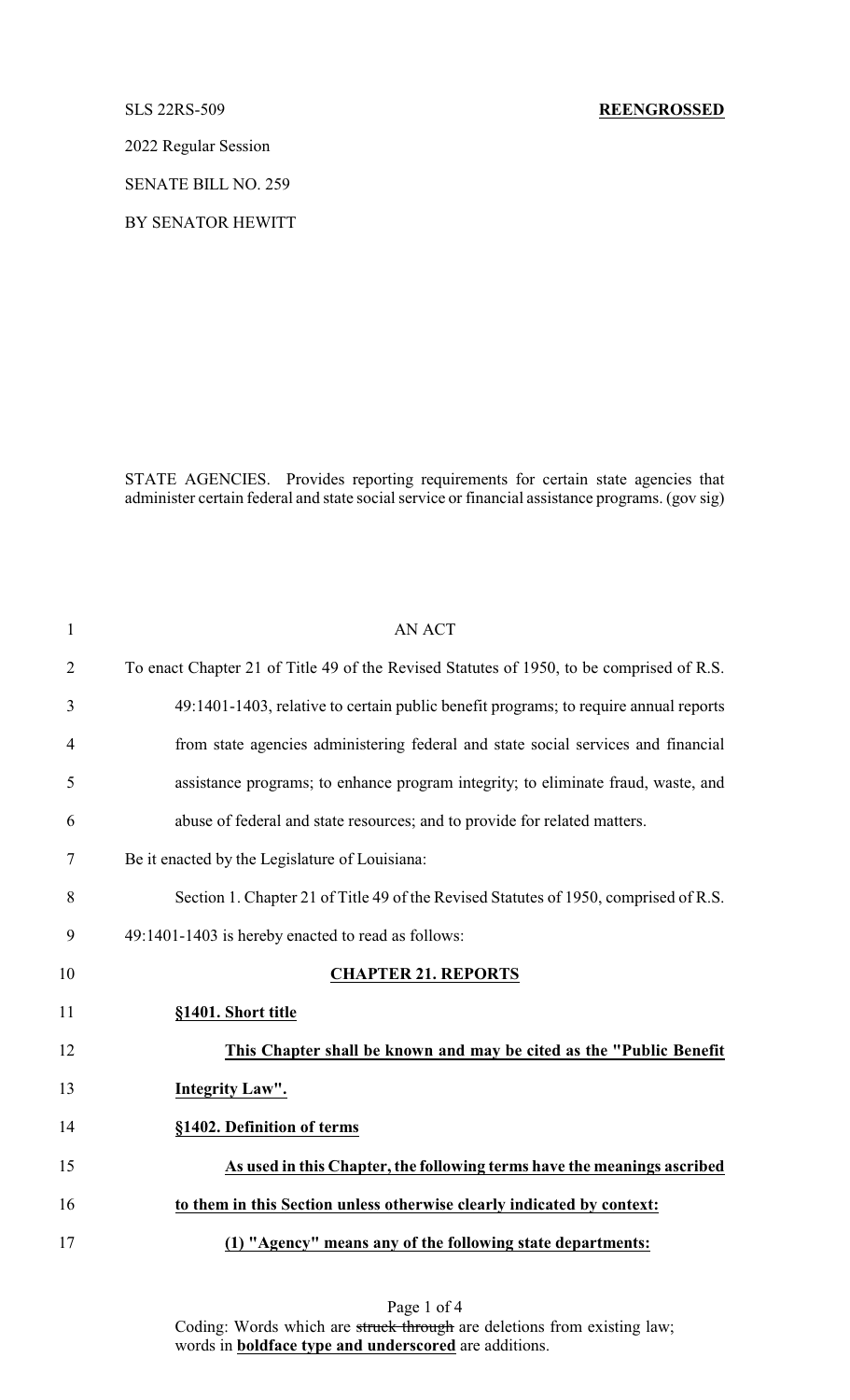| $\mathbf{1}$   | (a) Department of Children and Family Services.                             |
|----------------|-----------------------------------------------------------------------------|
| $\overline{2}$ | (b) Department of Education.                                                |
| 3              | (c) Louisiana Department of Health.                                         |
| 4              | (d) Louisiana Workforce Commission.                                         |
| 5              | (2) "Program" means any of the following:                                   |
| 6              | (a) Medicaid.                                                               |
| 7              | (b) Temporary Assistance for Needy Families (TANF).                         |
| 8              | (c) Family Independence Temporary Assistance (FITAP).                       |
| 9              | (d) Supplemental Nutrition Assistance Program (SNAP).                       |
| 10             | (e) Supplemental Nutrition Assistance Program for Women, Infants, and       |
| 11             | Children (WIC).                                                             |
| 12             | (f) Unemployment Compensation.                                              |
| 13             | (g) Child Care Assistance Program (CCAP).                                   |
| 14             | §1403. Reports                                                              |
| 15             | Beginning in 2023, any agency that administers a program shall, no later    |
| 16             | than February fifteenth of each year, submit a report to the legislature,   |
| 17             | providing, at a minimum, the following information:                         |
| 18             | (1) For the current fiscal year, the total dollar amount and percentage     |
| 19             | of the agency's budget for the program allocated for program integrity and  |
| 20             | eliminating fraud, waste, and abuse.                                        |
| 21             | (2) A description of the agency's current policies and practices that       |
| 22             | reduce fraud, waste, and abuse of program benefits.                         |
| 23             | (3) For the preceding calendar year, the total number of individuals        |
| 24             | determined by the agency or Legislative Auditor to have improperly received |
| 25             | benefits through the program and the total dollar amount of benefits        |
| 26             | improperly received.                                                        |
| 27             | (4) The type and amount of improper payments.                               |
| 28             | (5) The type and amount of any improper payments prevented, if known.       |
| 29             | (6) The dollar amount the state saved in preventing improper payments,      |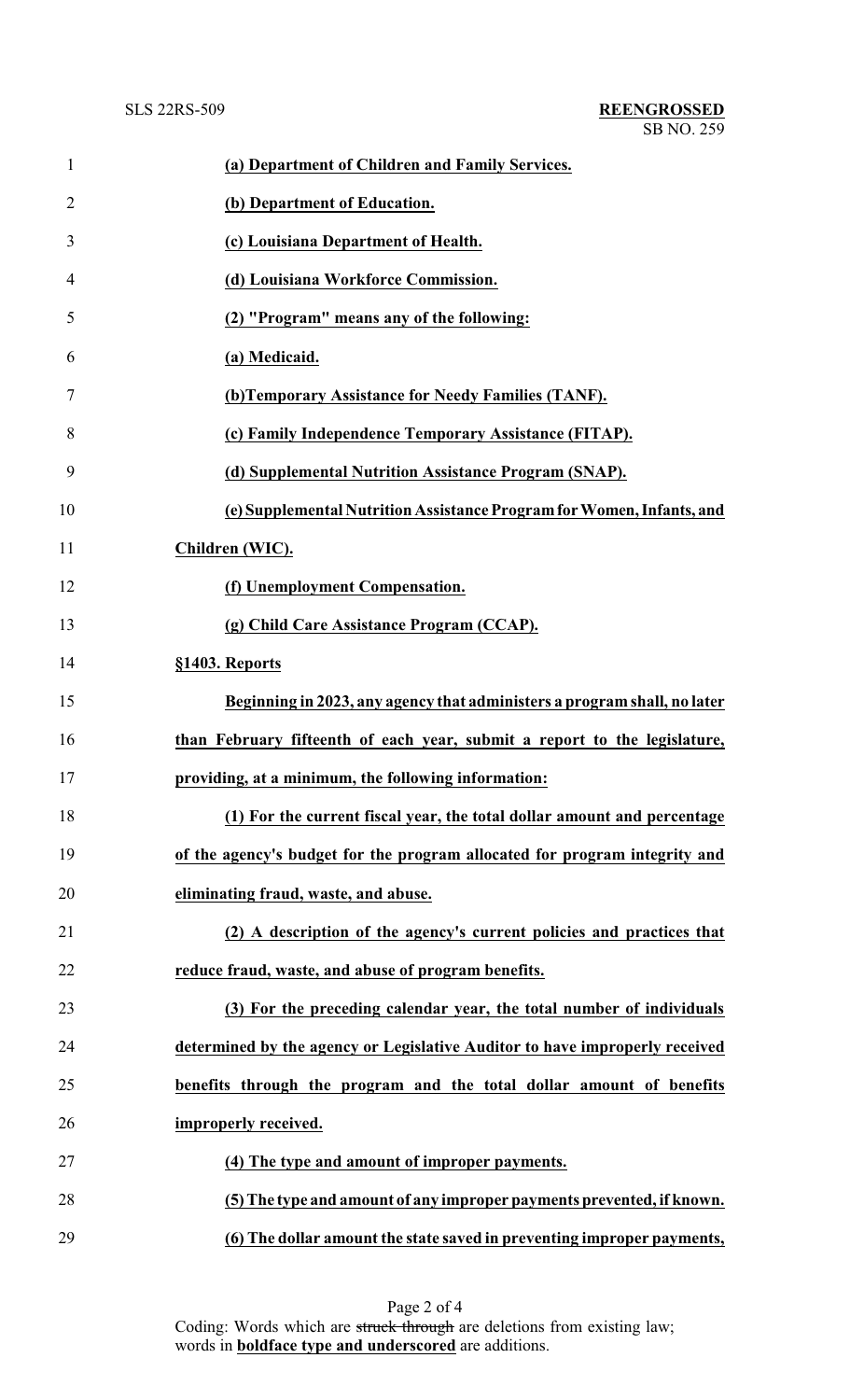| $\mathbf{1}$   | and if any, in recouping improper payments.                                                   |
|----------------|-----------------------------------------------------------------------------------------------|
| $\overline{2}$ | (7) A description of all policies, processes, and procedures in place at the                  |
| 3              | agency to determine eligibility for the program. The description shall include                |
| $\overline{4}$ | details about what information the agency verifies or cross-checks through                    |
| 5              | databases and data exchanges with other agencies, including national databases,               |
| 6              | and the frequency of that verification or cross-checking.                                     |
| $\tau$         | (8) A description of all policies, processes, and procedures in place at the                  |
| 8              | agency to identify individuals receiving benefits under the program who are no                |
| 9              | longer eligible to receive benefits and what steps, if any, are taken and under               |
| 10             | what timeline, to remove identified individuals from program participation.                   |
| 11             | (9) A detailed description of all policies, processes, and procedures in                      |
| 12             | place at the agency to verify federal or state work or work search requirements               |
| 13             | for benefit eligibility, if applicable.                                                       |
| 14             | (10) The frequency with which the agency performs the verification.                           |
| 15             | (11) A description of any barriers the agency identifies to implementing                      |
| 16             | additional program integrity measures, including privacy or data sharing                      |
| 17             | impediments, administrative burden, and any increase in financial cost.                       |
| 18             | (12) A description of all metrics and data points used by the agency to                       |
| 19             | measure success of the program, including all metrics and data points related                 |
| 20             | to program integrity and fraud.                                                               |
| 21             | Section 2. This Act shall become effective upon signature by the governor or, if not          |
| 22             | signed by the governor, upon expiration of the time for bills to become law without signature |
| 23             | by the governor, as provided by Article III, Section 18 of the Constitution of Louisiana. If  |
| 24             | vetoed by the governor and subsequently approved by the legislature, this Act shall become    |
| 25             | effective on the day following such approval.                                                 |